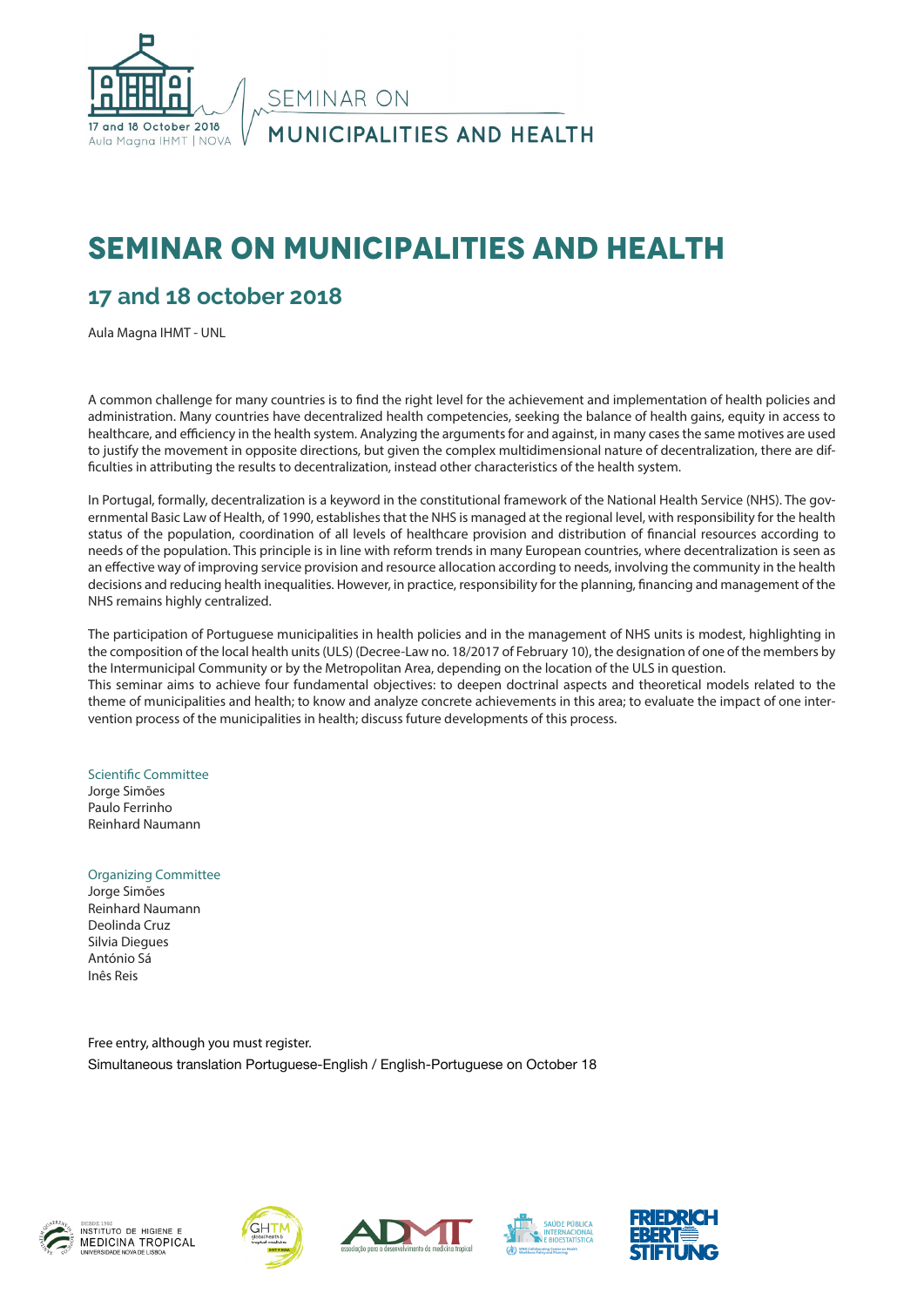

SEMINAR ON

MUNICIPALITIES AND HEALTH

# **Programme**

### **17 October**

| $2:00$ pm         | Opening of the Secretariat                                                                                                                                                                                                                                                                                                                                                                                                                                                                                                                                                                                                                                                                                                                                                                                                                            |
|-------------------|-------------------------------------------------------------------------------------------------------------------------------------------------------------------------------------------------------------------------------------------------------------------------------------------------------------------------------------------------------------------------------------------------------------------------------------------------------------------------------------------------------------------------------------------------------------------------------------------------------------------------------------------------------------------------------------------------------------------------------------------------------------------------------------------------------------------------------------------------------|
| $2:30 \text{ pm}$ | ROUND TABLE 1 - Municipalities intervention models in health in CPLP countries<br>Moderator: Jorge Torgal<br>- Angola – Helga Freitas, Advisor to the National Directorate of Public Health, MINSA<br>- Brazil - Fernando Cupertino, Technical advisor of Conselho Nacional de Secretários de Saúde<br>- Cape Verde - António Pedro Delgado, GHTM/IHMT Member<br>- Guinea Bissau – Plácido Cardoso, Instituto Nacional de Saúde Pública<br>- Mozambique – Francisco Mbofana, Executive Secretary of Comissão Nacional de Combate à SIDA<br>- Portugal - Graça de Freitas, Directorate-General of Health<br>- S. Tomé and Príncipe – Célsio Vera Cruz Junqueira, Director of Hospital Ayres de<br>Menezes<br>- East Timor – Danina Coelho, Advisor to the President of Autoridade da Região Administrativa Especial Oe-Cusse<br>Ambeno, de Timor-Leste |
| 5:00 pm           | Cocktail                                                                                                                                                                                                                                                                                                                                                                                                                                                                                                                                                                                                                                                                                                                                                                                                                                              |

#### **18 October**

| 8:30 am    | Opening of the Secretariat                                                                                                                                                                                                                                                                                                                                                                                                                                                                                                                                                           |
|------------|--------------------------------------------------------------------------------------------------------------------------------------------------------------------------------------------------------------------------------------------------------------------------------------------------------------------------------------------------------------------------------------------------------------------------------------------------------------------------------------------------------------------------------------------------------------------------------------|
| $9:00$ am  | <b>OPENING SESSION</b><br>Teresa Caeiro, Vice-president of the Assembleia da República<br>Paulo Ferrinho, Director of the Instituto de Higiene e Medicina Tropical<br>Jorge Simões, Instituto de Higiene e Medicina Tropical<br>Reinhard Naumann, Friedrich Ebert Foundation                                                                                                                                                                                                                                                                                                         |
| 9:30 am    | <b>CONFERENCE</b><br>Infrastructural models of administrative and financial organization: autonomous regions and municipalities<br>Nuno Cunha Rodrigues, Professor of Faculdade de Direito da Universidade de Lisboa                                                                                                                                                                                                                                                                                                                                                                 |
| 10:00 am   | ROUND TABLE 2 - Municipalities and health in European countries<br>Moderator: Luís Pisco<br>- Germany - Holger Pressel, AOK Baden-Württemberg<br>- Spain- Roberto Nuño Solinis, Deusto Business School<br>- Italy - Francesca Ferré, Laboratório Management e Sanità, Scuola Superiore Sant'Anna<br>- United Kingdom-Anna Coleman, School of Health Sciences<br>- Sweden-Anders Anell, Lund University School of Economics and Management                                                                                                                                            |
| $11:45$ am | Coffee Break                                                                                                                                                                                                                                                                                                                                                                                                                                                                                                                                                                         |
| 12:00 pm   | ROUND TABLE 3 - Municipalities and health in Portugal - the social partners' view<br>Moderator: António Correia de Campos<br>- Maria João Rebelo Quintela, Member of the Board of Directors of CNIS;<br>- Óscar Gaspar, Vice-Presidente of General Council of CIP<br>- José Carlos Martins, Member of the Executive Board of the CGTP-IN<br>- Dina Carvalho, Deputy Secretary-General of the UGT<br>- Nuno Flora, Vice-Presidente of Confederação do Comércio e Serviços e Portugal<br>- José Pina, Representative of the Confederação Turismo de Portugal   Future Healthcare Group |
| $1:30$ pm  | Lunch                                                                                                                                                                                                                                                                                                                                                                                                                                                                                                                                                                                |